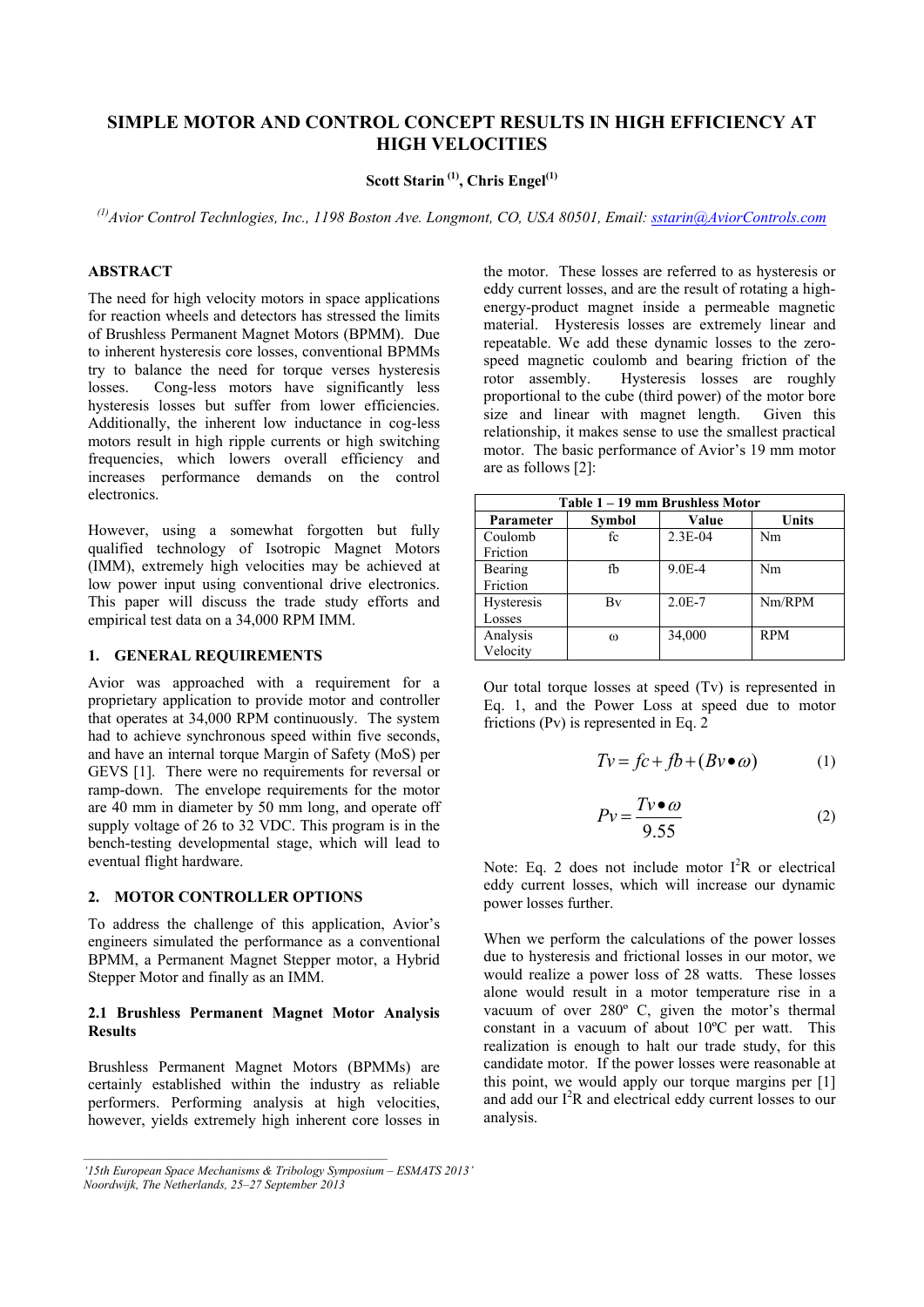### **2.2 Stepper Motor Analysis Results**

Low-level logic voltages to control Direction, Step and Enable (DSE) and their extensive application heritage make stepper motors highly desired in space applications. One of the disadvantages of stepper motors, however, is their limitation of operation at high velocities. Permanent Magnet and Hybrid Stepper motors are very similar in their ability to achieve highspeed operation. Our engineers were aware that stepper motors are not an ideal solution for this application, but this analysis sets the stage for our ultimate solution.

A common figure of merit for any Permanent Magnet Motor is the Torque per Square Root Watt, known as the "Km". In order to double the torque, you require four times the power. A similar relationship holds true with a Stepper Motors Response Rate, or No Load Speed. The Response Rate Constant, or  $K_{RR}$ , describes the No Load Speed in RPM per Square Root Watt of stall power. In order to double the no load velocity, you must apply four times the stall power to the motor. Intuitively, smaller frame-size motors have higher  $K_{RR}$ . Avior's 19mm motor has a  $K_{RR}$  of 900 RPM/square root watt. In order to achieve 34,000 RPM velocity, over 1.4 kilowatts of stall power would be required (assuming there would be no saturation, which there assuredly would be). Obviously, stepper motors are not a preferred solution.

## **2.3 Isotropic Magnet Motor Analysis Results**

Isotropic magnets have minimal magnet properties in the absence of a magnetic field. Unlike permanent magnets, their field may be oriented in different directions. In other words: Isotropic magnets create a low energy product magnetic field while in the presence of presence of a magnetic field. The consequences of this characteristic allow for extremely low core losses at extremely high velocities.

IMMs, also known as Hysteresis Synchronous Motors, have typically been controlled with sinusoidal voltages, but operate quite efficiently with square wave voltages generated from a conventional DSE stepper motor controller. Torque performance at a specific velocity is proportional to power, unlike Permanent Magnet Motors where the torque is proportional to the square root of power. The torque per watt and peak torque capacity of an IMM is significantly lower than a similar frame size BPMM. This characteristic, however, is the key for operation at high velocity.

Analysis of an IMM at velocity is a bit more difficult to ascertain because of their isotropic characteristics. We look to empirical testing to determine capability and compliance with the requirements.

## **2.3.1 Empirical Testing of Isotropic Material Candidates**

There are many isotropic materials to choose from, but experience has narrowed the selection down to two potential candidates. Previous applications have shown that a low Coercive Force is desired for high-speed application. We did not, however, select the potential candidate solely on the lowest Coercive Force. Table 2 delineates the isotropic materials conducted in our trade study.

| <b>Table 2 – Isotropic Material Candidates</b> |                                           |                                         |  |  |
|------------------------------------------------|-------------------------------------------|-----------------------------------------|--|--|
| Material<br>Candidate                          | <b>Residual Induction</b><br>(Br) [Tesla] | <b>Coercive Force</b><br>$(Hc)$ $[A/m]$ |  |  |
|                                                | 07                                        | 40.000                                  |  |  |
|                                                | በ ናጸ                                      | 90.000                                  |  |  |

Without going into all of the test methods Table 3 delineates the observations and benefits of each of the material candidates:

| <b>Table 3 – Material Observations</b> |                  |                           |  |  |
|----------------------------------------|------------------|---------------------------|--|--|
| Parameter                              | <b>Preferred</b> | Comment                   |  |  |
|                                        | <b>Material</b>  |                           |  |  |
| Low Speed                              | Material B       | Advantage                 |  |  |
| <b>Torque Capacity</b>                 |                  |                           |  |  |
| Power                                  | Material A       | Slight advantage          |  |  |
| Consumption at                         |                  |                           |  |  |
| 34,000 RPM                             |                  |                           |  |  |
| MoS at 34,000                          | Material B       | Torque during             |  |  |
| <b>RPM</b>                             |                  | acceleration better for   |  |  |
|                                        |                  | Material B, although      |  |  |
|                                        |                  | torque at desired         |  |  |
|                                        |                  | velocity largely the same |  |  |
| Highest obtainable                     | Material A       | 70,000 RPM plus versus    |  |  |
| stable velocity                        |                  | 40,000                    |  |  |

The highest obtainable stable velocity was the deciding factor in the selection of Material A. A comparison of the dynamic velocity versus torque performance of the two candidate materials in Avior's 32mm diameter motor is shown in Fig. 1. It is important to note that this performance represents the torque capacity at dynamic frequency operation (not at fixed frequency).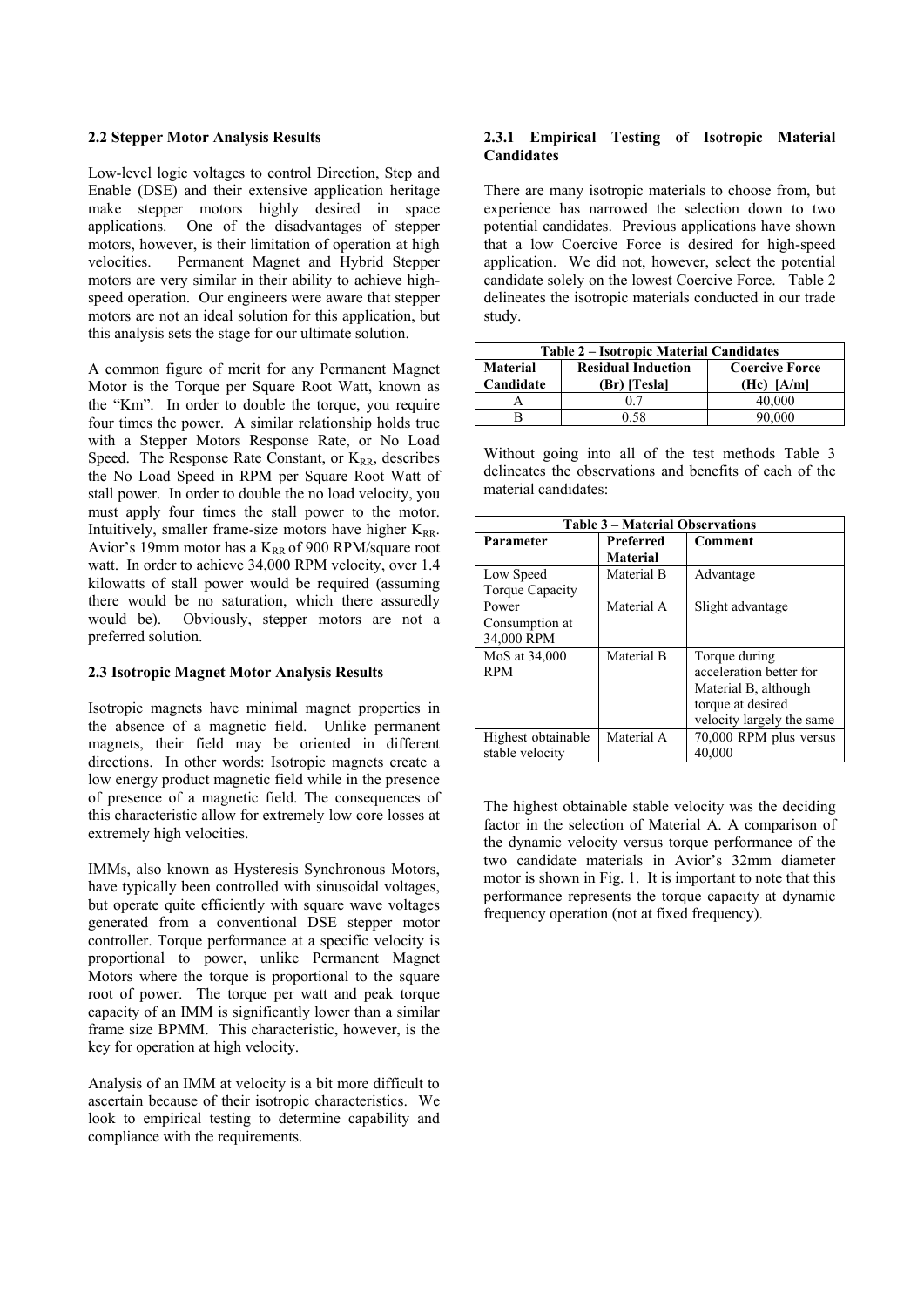

*Figure 1. Dynamic Performance of Material Candidates* 



*Figure 2. Avior's High Speed Motor and Controller* 

### **3. VERIFICATION OF MARGIN OF SAFETY**

To verify the MoS of IMM using the requirements of  $[1]$  we derive Eq. (3) through (5):

$$
MoS = \left[\frac{T_A - (T_{BR} \bullet K_V)}{T\alpha}\right] - 1 \quad (3)
$$

$$
T\alpha = J_T \bullet K_C \bullet \alpha \tag{4}
$$

$$
\alpha = \frac{\Delta \omega \div 9.55}{\Delta t} \tag{5}
$$

Where:

 $MoS = Margin of Safety and must be > 0$  $T_A$  = Available Torque, in Nm  $T_{BR}$  = Bearing Friction Torque at speed, in Nm  $K_V$  = Variable Torque Factor of Safety  $T\alpha$  = Torque to accelerate load, in Nm

- $J_T$  = Total Load Inertia (Motor + Load), in kgm<sup>2</sup>  $K_C$  = Known Torque Value Factor of Safety  $\alpha$  = Acceleration requirement in rad/sec<sup>2</sup>  $\Delta \omega$  = Change in velocity, in RPM
- $\Delta t$  = Change in time, in seconds

Table 4 tabulates our variables and results:

| Table 4 - MoS Variables and Results |          |                 |  |  |
|-------------------------------------|----------|-----------------|--|--|
| <b>Symbol</b>                       | Value    | Units           |  |  |
| Δω                                  | 34,000   | <b>RPM</b>      |  |  |
| $\Delta t$                          | 5        | Seconds         |  |  |
| α                                   | 712      | Rad/sec         |  |  |
| Jt                                  | 1.0E-06  | Kg <sub>2</sub> |  |  |
| $K_C$                               | 1.5      |                 |  |  |
| Tα                                  | 1.068E-3 | Nm              |  |  |
| $T_A$                               | $4.0E-3$ | Nm              |  |  |
| $T_{\rm BR}$                        | $1.4E-3$ | Nm              |  |  |
| $K_{V}$                             | 2        |                 |  |  |
| MoS                                 | 0.124    |                 |  |  |

This analysis demonstrates the requirement of torque MoS is satisfied. It is important to note that we are assuming the Available Torque,  $T_A$ , is the minimum mean torque *over the ramped velocity profile*. In other words; as the velocity is increasing, the  $T_A$  at speed is decreasing, but we are looking for the torque over the range to achieve an acceleration rate profile. Further, when we have reached our desired velocity, there is no need for torque required to accelerate. To increase the MoS for this application, additional power input would be required.

With the final selected Material Candidate A, Avior measured a total power input to the motor controller of only seven watts at 34,000 RPM. Since the power loss at velocity for motor is so low, an increase in power to increase the MoS would be acceptable from a thermal perspective.

#### **4. CLOSING A VELOCITY LOOP**

For the subject application, the customer was willing to ramp up the step rate from 5,000 to 34,000 RPM through the controller in an open loop fashion. Avior wanted to test the concept of adding a rate sensor integral to the motor and automatically ramp the rate through a Voltage Controlled Oscillator (VCO). The concept is extremely simple; as the motor is enabled and the velocity is low, a set minimum frequency is sent to the controller "step" or Clock command. As the velocity increases, the frequency automatically increases to a maximum set frequency. By adding this function the robustness of the control motor increases significantly. For this test, we used a Dynic Labs custom control board along with a Dynic Labs 404 Stepper Motor Controller. The 404 controller was supplied with the deliverable high-speed motor and is an